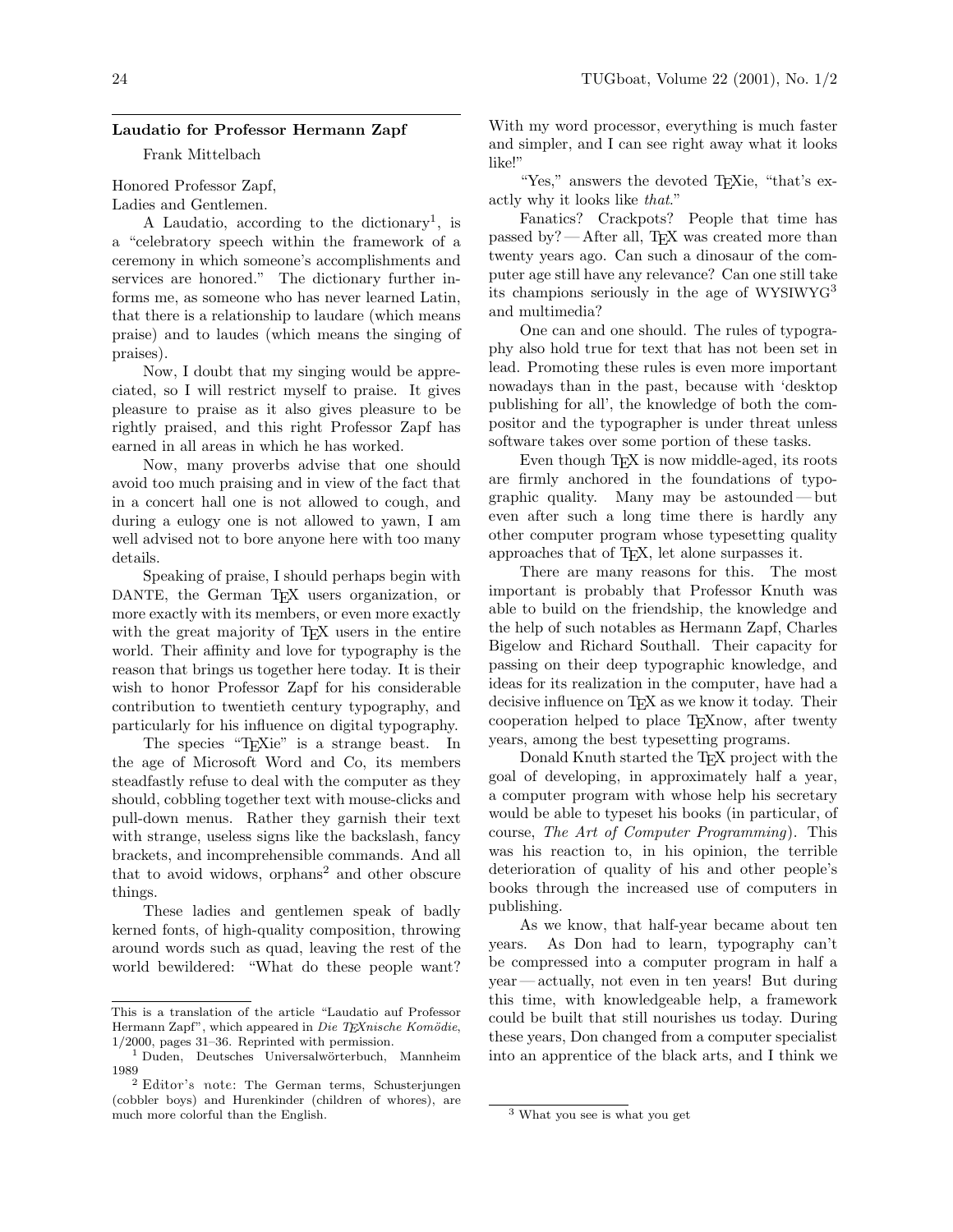can justifiably thank his masters during that time, that he learned so well.

But I promised at the beginning to keep this speech short, so I should not digress any further from my Laudatio, but finally devote myself to the theme.

 $- - * - -$ 

There are many biographies about Hermann Zapf and I dare say that there is no contemporary book on the topic of typography of our time — at least none that one can take seriously— in which his name is not mentioned. That is not really surprising: With more than 170 different fonts to his credit, including Palatino, Saphir and Optima, he is not without reason considered the most important font designer of our century.

I therefore want to limit myself here to a few bibliographical highlights and then turn to some areas usually not mentioned in short biographies of Hermann Zapf.

Hermann Zapf was born in 1918 in Nürnberg (Nuremberg). According to his own autobiography<sup>4</sup> , from early youth he was interested in technology and planned to become an electrical engineer, a career he could not take up because of political conditions.

Instead, he began his typographic career in 1934 as an apprentice to a photographic retoucher. His autodidactic study of typography led in 1938, after he finished his apprenticeship, to his first Fraktur font, "Gilgenart", which was designed for Stempel AG. After the turmoil of war, from 1948 to 1950 he worked as an assistant professor at the Werkskunstschule<sup>5</sup> in Offenbach, and from 1947 to 1956 as an artistic leader for Stempel AG, after that from 1956 to 1974 as a consultant to the Merganthaler Linotype Company. During this time some of Hermann Zapf's best known fonts were created, for instance Palatino (1948) or Optima (1952).

In 1974 he was awarded the Gutenberg Prize of the City of Mainz. The Laudator, Giovanni Mardersteig, placed Hermann Zapf's accomplishments into the contemporary process of transition from lead type to electronic setting and film setting.

Right back in the early sixties, Hermann Zapf began to develop ideas for using the computer profitably in typography. But until the eighties these ideas fell on deaf ears, at least in Germany; even at the Technical University of Darmstadt, where he taught typography between 1972 and 1981, he could not interest anybody in research in this direction.

Research institutions in America were more open-minded. In 1976, Hermann Zapf was appointed Professor for Computer Typography at the Rochester Institute of Technology, where he taught until 1987.

In 1980, Hermann Zapf began his collaboration with Don Knuth on the Euler project at Stanford. The results of this project, a collection of beautiful scripts for mathematical typesetting, were made publicly available in 1985. Unfortunately, at least in my eyes, these beautiful fonts have not yet been distributed as widely as they deserve to be. But even if the direct success of that project seems small, the work still had wide-ranging implications, not least on the development of METAFONT84, which was created during that time.

Hermann Zapf made use of his experiences and results from the years of teaching in the United States, in his collaboration with URW in Hamburg, in the development of a suite of programs which collectively have became known under the name "hz-Program".<sup>6</sup> These programs expanded on the ideas that had been developed by Don Knuth and Michael Plass for the production of high-quality line breaking, adding new dimensions such as microtypographical changes to individual letters for evening out the spacing in a line or by using "Kerning on the Fly". As far as I know, these algorithms are now licensed for the program InDesign, which is perhaps, from the point of view of the TEX world, the first time a competitor for high-quality (automatic) computer typesetting needs to be taken seriously.

But the development of T<sub>E</sub>X is not terminated either. Work such as that of Professor Zapf stimulates others around the world to experiment with extensions of TEX, all with the aim of improving the quality of documents typeset by computer. I hope that this development will continue into the future in a positive manner; certainly the enthusiasm of those involved is a necessary prerequisite, but it also requires knowledge about the inherent values of typography and of people like Professor Zapf who have passed such knowledge on to us.

− − ∗ − −

As the last task in The T<sub>E</sub>Xbook, Don Knuth sent us TEXies on our way with the following: "Final exhortation: GO FORTH now and create masterpieces of the publishing art! "

<sup>4</sup> Select http://www.fontexplorer.com/FontStore and follow link to "Font Designers" and then select the "official homepages of Hermann Zapf".

<sup>5</sup> Art school

 $6$  Peter Karow:  $hz-Programm$ , Mikrotypographie für den anspruchsvollen Satz [Microtypography for fastidious typesetting], Gutenberg-Jahrbuch 1993, Mainz.